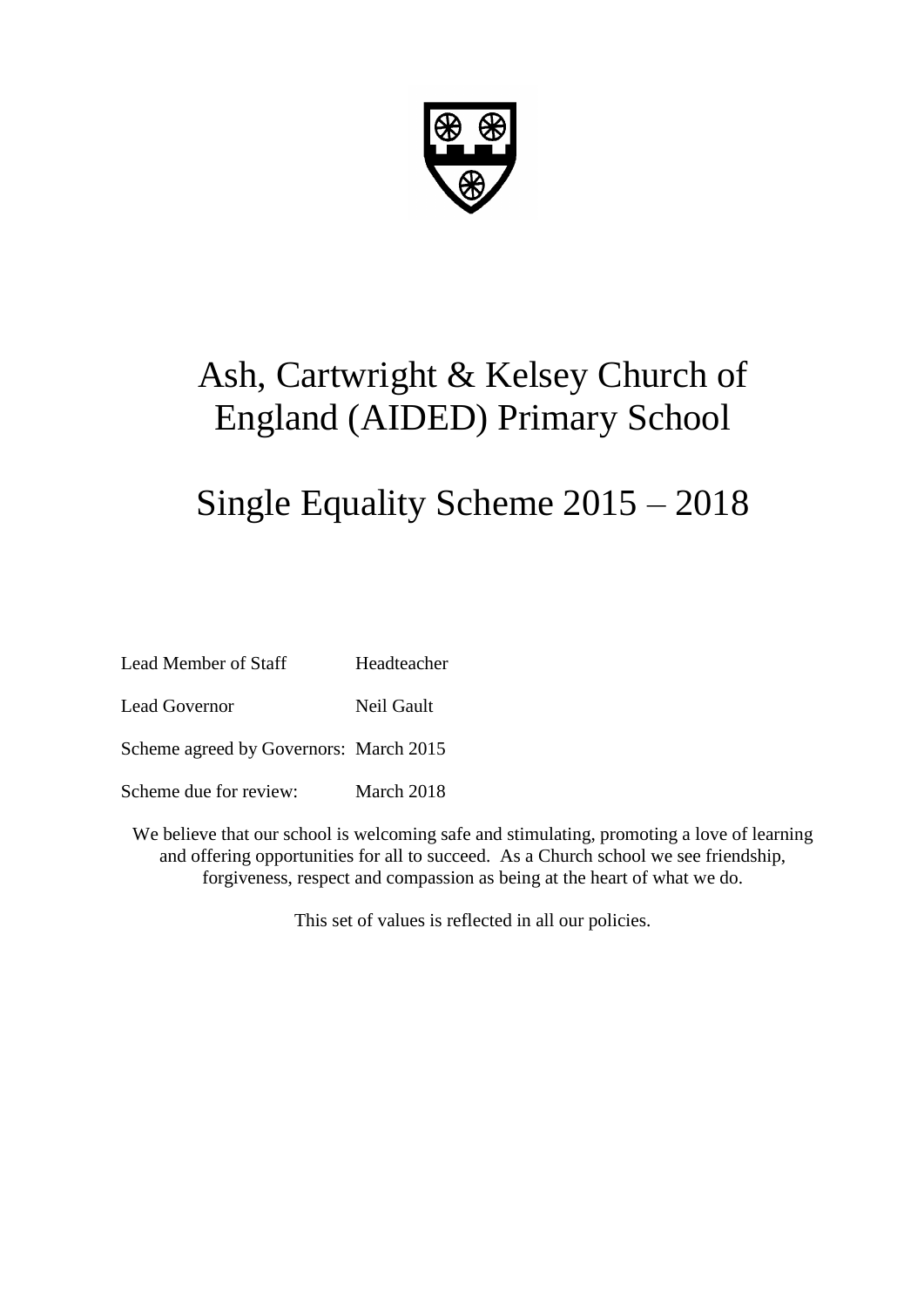Contents of our Single Equality Scheme

- 1. Introduction and principles
	- 1a Statement of purpose
	- 1b Levelling up
	- 1c Relevant and proportionate
	- 1d Participation
- 1e Setting our priorities2. Responsibilities
- 3. The working party
- 4. Information gathering 4a Types of information to be gathered
- 5. Impact assessment
- 6. Implementation
- 7. Publication and reporting
- 8. Review

#### Appendices

- App 1. Description of legal duties relating to each strand, and definitions
- App 2. Table of legislation and duties general and specific
- App 3. Links to other policies, procedures & practices
- App 4. List of organisations and contact details
- App 5. Impact assessments
- App 6. Impact assessment forms

### 1. Introduction and Principles

### **1a Statement of Purpose**

At Ash, Cartwright & Kelsey Church of England (Aided) Primary School we aim, in accordance with the School's Christian Foundation, to provide a school that is welcoming safe and stimulating, promoting a love of learning and offering opportunities for all to succeed. As a Church school we see friendship, forgiveness, respect and compassion as being at the heart of what we do. It is in this context that we seek to promote a sense of self worth in both children and staff within a happy, safe and secure environment. Every child is encouraged and challenged to fulfil their full potential and have respect and consideration for themselves, their peers and the world around them.

As a Church of England (Aided) Primary School we aim to provide a happy, safe, secure, welcoming environment for all our pupils and staff. The caring ethos of our school and our unified and coherent set of values based on the Christian faith enable us to recognise the dignity of each human being. We aim to develop, in each child, self-esteem, a sense of responsibility, an understanding of the needs of others and a respect for their way of life.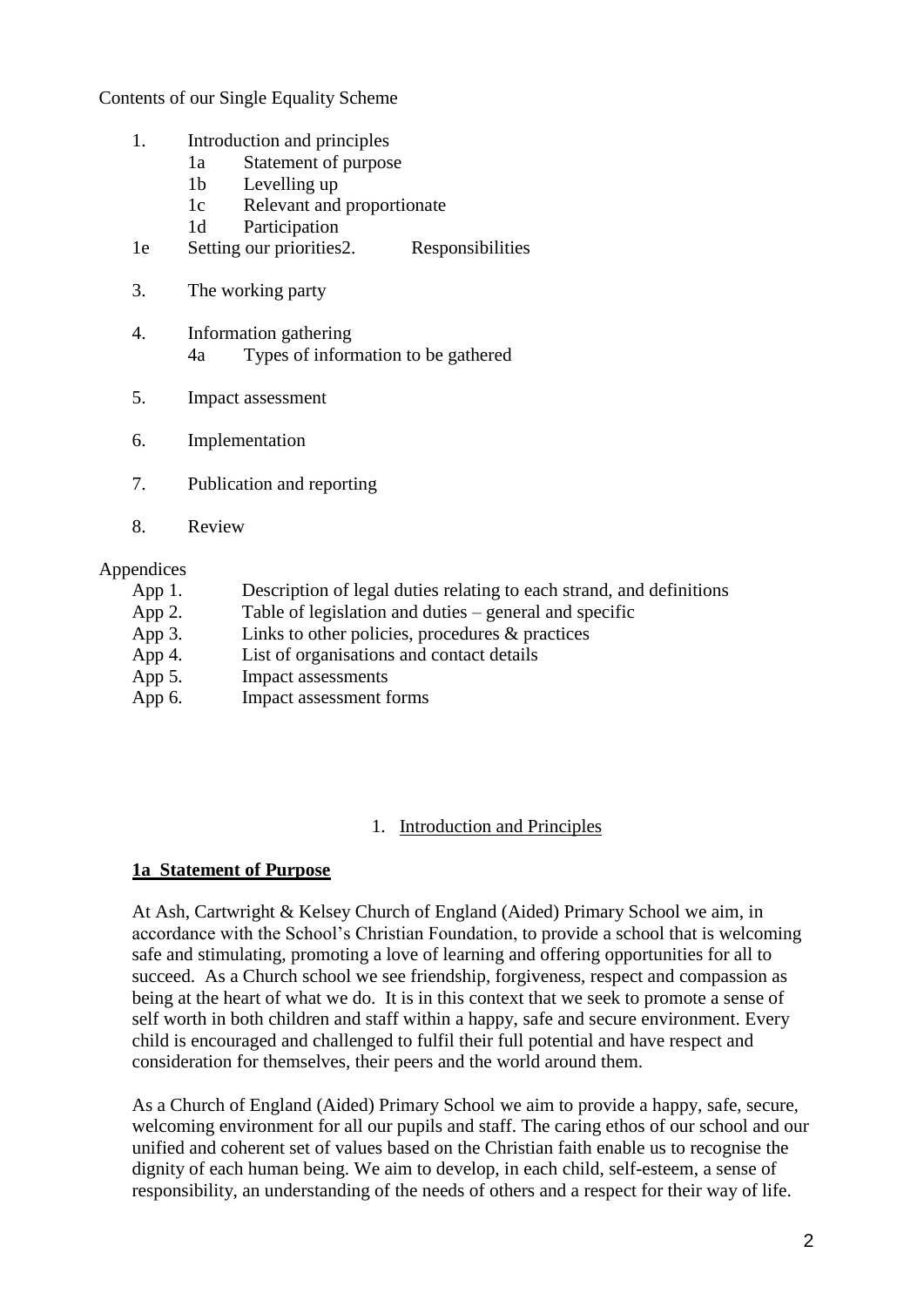In accordance with our school values, we at Ash, Cartwright & Kelsey School pledge to respect the equal human rights of all our pupils and to teach them about equality. We will be proactive in enhancing the lives of all disabled stakeholders, children, employees, volunteers and parents.

The purpose of the school's Single Equality Scheme (SES) is to meet the duties to promote equality of opportunity for and between diverse members of the school community, including, disabled pupils, staff, parents, women, men and different racial groups within the school. In order to do this the school will establish with all staff an overall vision of the duty to promote equality of opportunity for pupils, staff and parents.

We will also respect the equal rights of our staff and other members of the school community. In particular we will comply with relevant legislation and implement school plans in relation to race equality, disability equality and gender equality. We will:

- endeavour to protect stakeholders from harassment or victimisation on the grounds of disability, race, gender or sexual orientation;
- keep accurate records of harassment or bullying related to equalities and report to the Local Authority [LA] as required;
- promote positive attitudes;
- increase participation in public life;
- take appropriate action to meet needs identified;
- narrow the attainment gap; and
- apply the principle of 'levelling up' to ensure this.

### **1b Levelling up**

The principle of 'levelling up' means that, as far as is reasonable, we apply the **highest requirement of the law** across all equality strands. We do this in order to aim for the highest level of equality for all groups while taking into account the need to apply the test of what is **relevant and proportionate**.

### **1c Relevance and Proportionality**

In paying due regard to the legislation and our commitment to 'levelling up', we apply the principles of relevance and proportionality. We aim to ensure that our actions are **proportionate** to the **relevance** of equalities issues in relation to our PPPs (Proportionality, Participation, Priorities). This means we prioritise those actions that enable us to tackle the most significant issues across the equality strands in order to deliver the best equality outcomes. In doing this we focus on PPPs that have the greatest effect on different stakeholders. We ask ourselves whether our PPPs affect different groups in different ways and try to implement them in ways that best promote equality. This is achieved through systematic **impact assessments** and increasing the **participation of stakeholders**.

### **1d Participation**

We apply the principle of '**nothing about us without us'** as far as is reasonably achievable within the context of a school community. This means ensuring, as far as possible, that representatives from all equalities strands affected by relevant equalities issues have a say in the way such issues are addressed. To this end, our consultative groups and **working party** include representation from the widest range of relevant groups that we can achieve.

The school involves **stakeholders** including pupils, staff, parents/carers and other users of the school in relation to all equalities issues. We take into account the preferred means of communication for those with whom we are consulting e.g. translated materials or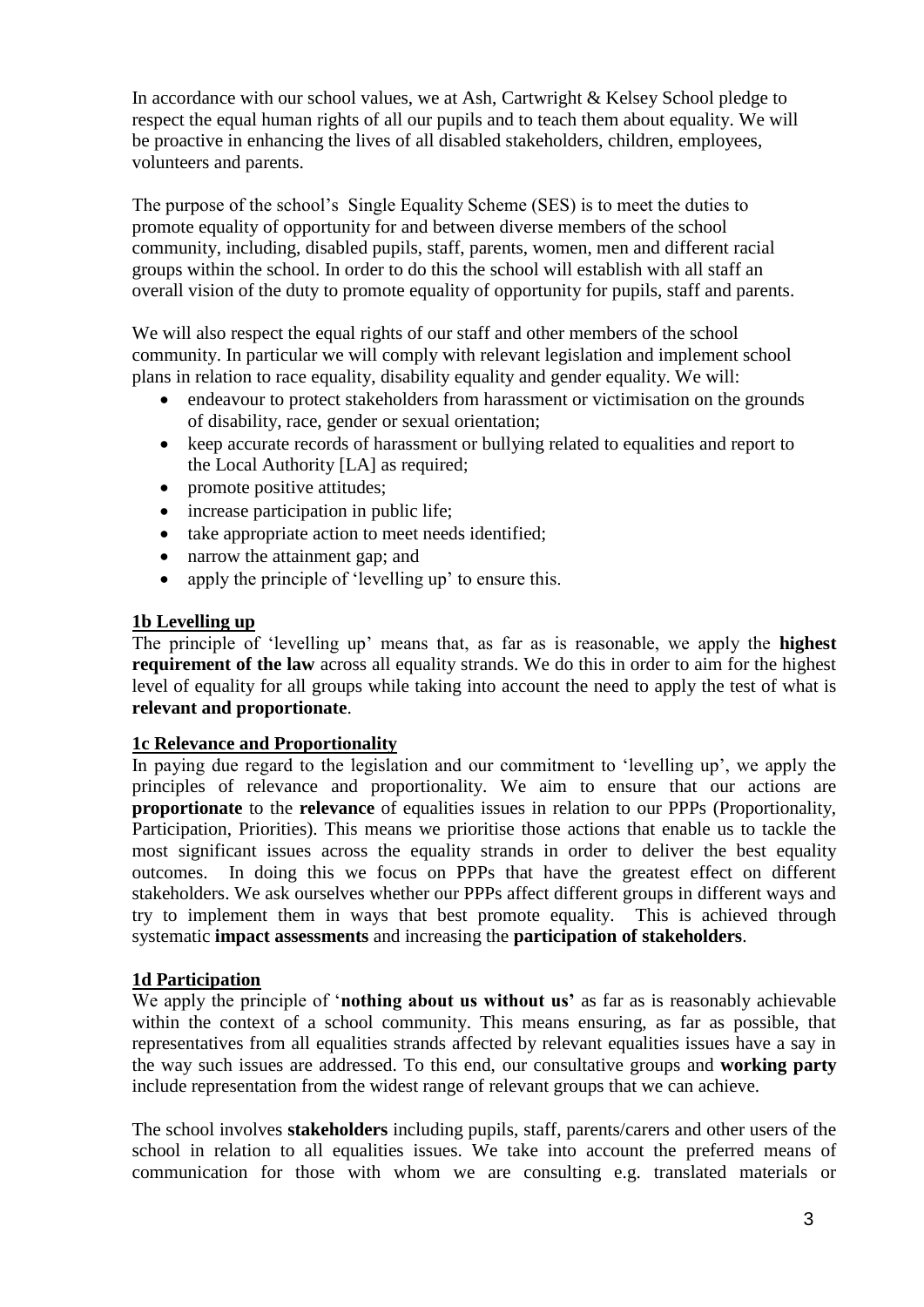interpretation facilities for people with disabilities or those for whom English is an additional language or who have recently arrived in this country.

The views of stakeholders, trade unions and other equalities related groups are genuinely taken into account when we set our priorities.

### **1e Setting our Priorities**

The priorities for the SES are set in the light of:

- data collection and needs analysis to inform policy and action planning;
- views expressed by stakeholders and trade unions that have been involved in the development of the scheme; and
- consultation held widely as well as representation through the working party.

### **Our priorities are:**

- narrowing the attainment gap between members of groups covered by the SES and other pupils who are not members of those groups, including siblings;
- improving access to information e.g. translation and interpretation to inform and engage parents/carers for whom English is an additional language;
- improving the involvement of disabled pupils, staff, siblings, parents and carers;
- challenging race and gender stereotypes in subject choices and career advice;
- tackling bullying of pupils based on race, gender, disability, sexuality, poverty or sibling links;
- employment and considering objectives to address the causes of any gender pay gap or differences between groups;
- promoting positive attitudes to belief minorities; and
- providing clear information to parents through their children's time at the school, especially at the end of EYFS, KS1 And KS2.

### **2. Responsibilities**

The Governing Body is responsible for:

- promoting equality of opportunity and eliminating discrimination;
- ensuring the school complies with all the relevant equality legislation; and
- ensuring that the school's Single Equality Scheme and its procedures are followed.

Functionally, the Governing Body discharges this responsibility through the Senior Leadership Team (SLT) who are responsible for:

- ensuring that the school's SES and its procedures are followed;
- making sure that the school's Single Equality Scheme clearly outlines how it will deal with issues of race, disability and gender equality;
- producing regular information for all staff and governors about the scheme and how it is working;
- making sure that all staff understand their responsibilities under the scheme and arranging any training and support needed. SES is a standing item on all meeting agendas;
- taking appropriate action in cases of harassment and discrimination, including racist bullying, homophobic bullying and bullying related to gender or disability;
- referring to relevant and up-to-date documentation from the Equality and Human Rights Commission (EHRC);
- ensuring understanding of the broad definition of disability within the DDA (Discrimination Disability Act);
- working with trade unions to implement the gender and age duties in employment functions;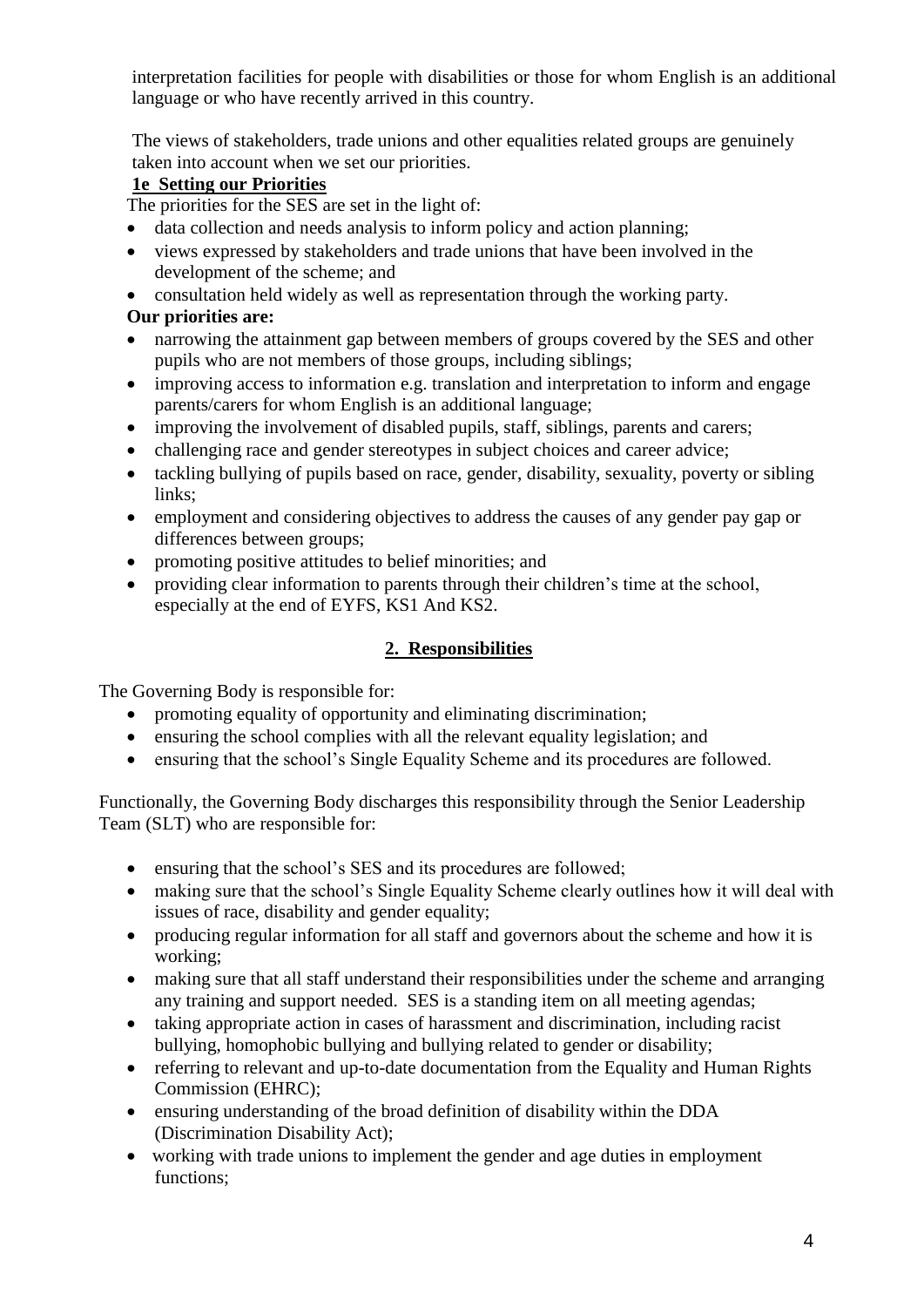- ensuring that action plans are undertaken for all equality strands and that they meet the specific requirements in relation to ethnicity, gender and disability while 'levelling-up' expectations in the other strands; and
- setting up the working party, whose membership could include:
	- SMT member;
	- governor;
	- parent/carer;
	- staff representative;
	- SENCO; and

- associate members e.g. disabled children and young people, school council reps, community / voluntary groups and minority ethnic groups.

All staff are responsible for:

- dealing with racist, homophobic and other hate incidents;
- being able to recognise bias and stereotyping;
- promoting equal opportunities and good race relations;
- avoiding discrimination against anyone for reasons of ethnicity, disability or gender;
- keeping up to date with laws on discrimination; and
- taking up training and learning opportunities.

The Head Teacher has overall responsibility for dealing with bullying, hate incidents and discrimination.

Visitors and contractors are responsible for following the school's SES.

### **3. The Working Party**

Our working party is involved at all stages of the planning, monitoring and evaluation of the SES. The key functions of the working party are:

- to ensure the involvement of the widest possible range of people; representing the different equality strands;
- to ensure the involvement of trade unions regarding the equalities duties;
- to arrange for the gathering of information relating to all equality strands; and
- to consider arrangements for impact assessments.

### **4. Information Gathering**

The collection of information is crucial to supporting us in deciding what actions to take to improve equality and tackle discrimination within the school community. The information also subsequently helps us to review our performance so it needs to be detailed enough to enable us to measure how we are delivering on equality duties. The information also helps us to conduct accurate impact assessment and identify which of the school's priorities have been achieved and on what issues we need to improve.

### **4a Types of Information to be Gathered**

The wide range of information gathered to support our planning and to fulfil our duty of promoting equality and tackling discrimination includes the following:

- identification of pupils, parents, carers, staff and other users of the school representing the different equality strands to develop and help us monitor the scheme (comprehensive and sensitive efforts made to collect information and meet security of information requirements);
- pupil attainment and progress data relating to different groups;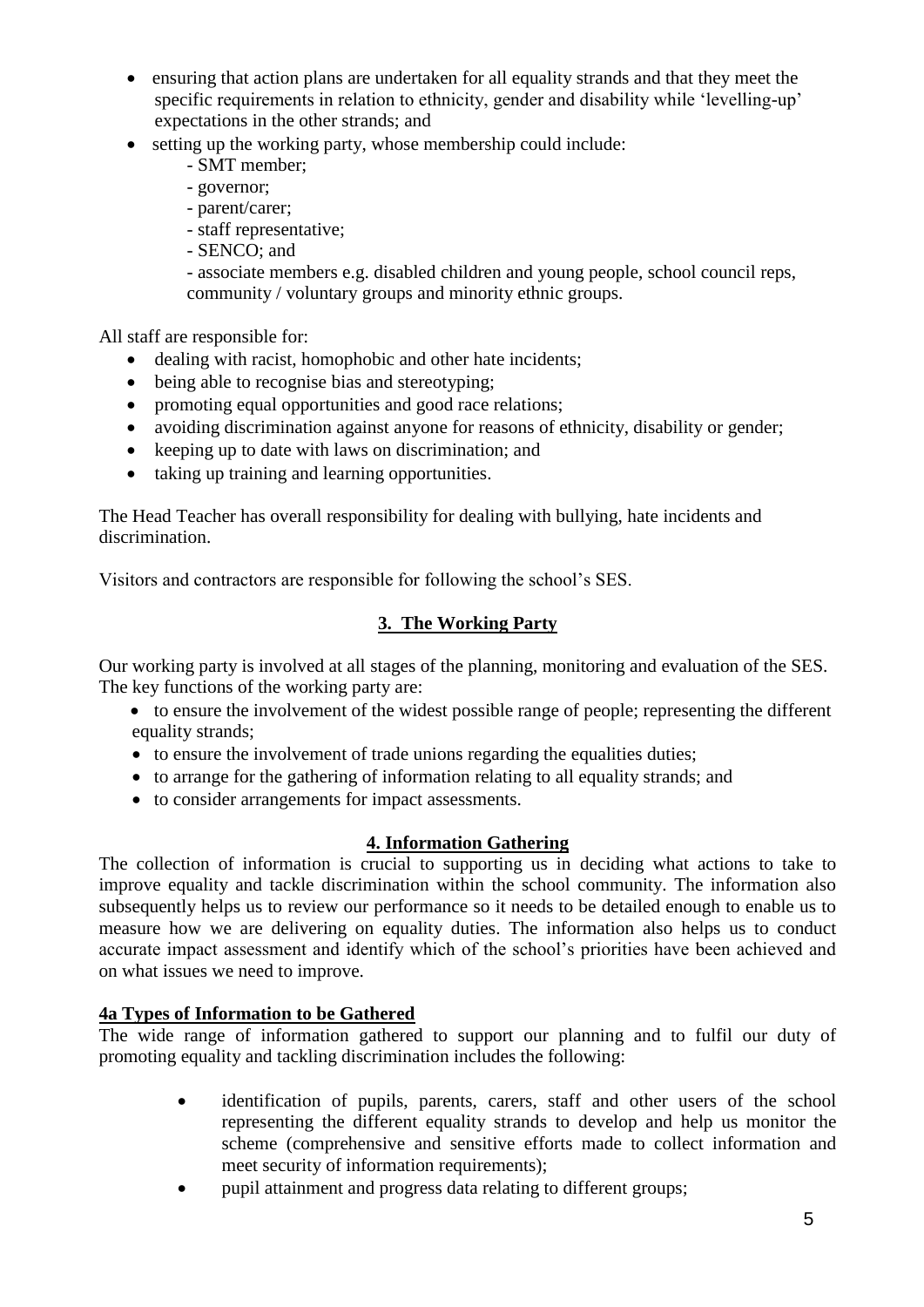- information about how different groups access the whole curriculum;
- uptake of the extended school offer by group, including extra-curricular activities;
- exclusions data analysed by group;
- records of bullying and harassment on the grounds of any equality issue;
- data on the recruitment, development and retention of employees; and
- views of parents and pupils.

### **5. Impact Assessment**

We will carry out equality impact assessments on our policy and practice which will:

- cover all aspects of equality: race, disability, gender (including gender identity), age, sexual orientation, religion and belief;
- this will be done by the SEND Governor/appropriate Governor pair;
- we will look for ways to improve practice as well as ways to eliminate discrimination and harassment; and
- we will assess impact on polices during when they are reviewed and we will build the impact assessment process into all new policy development and decision making activities.

### **6. Implementation**

We will have action plans for all six equality strands set out in the appendices which ensure that we are taking action to fulfil both the general and specific duties of the relevant legislation and extend our practice through 'levelling-up' as described above.

Our action plans are incorporated into the School Improvement Plan, which ensures that they are checked, monitored and evaluated systematically.

The action plans show:

.

- objectives and specific actions;
- expected impact and indicators of achievement (success criteria);
- clear timescales;
- who has lead responsibility;
- resource implications; and
- specified dates for impact assessment and review.

Our SES relates to a range of other policies and plans and will be implemented through them and the procedures and practices that relate to them. These policies are listed in the appendices and include, for example, the school's Accessibility Plan and its Community Cohesion Policy. The school evaluates the effectiveness of the SES with its School Improvement Adviser on a regular basis, through the Governing Body and with Ofsted when the school is inspected.

### **7. Publication and Reporting**

The school's SES will be published on the school's website and made available as a hard copy in the entrance hall. The school will provide, on request, a copy in a range of formats for those requiring it.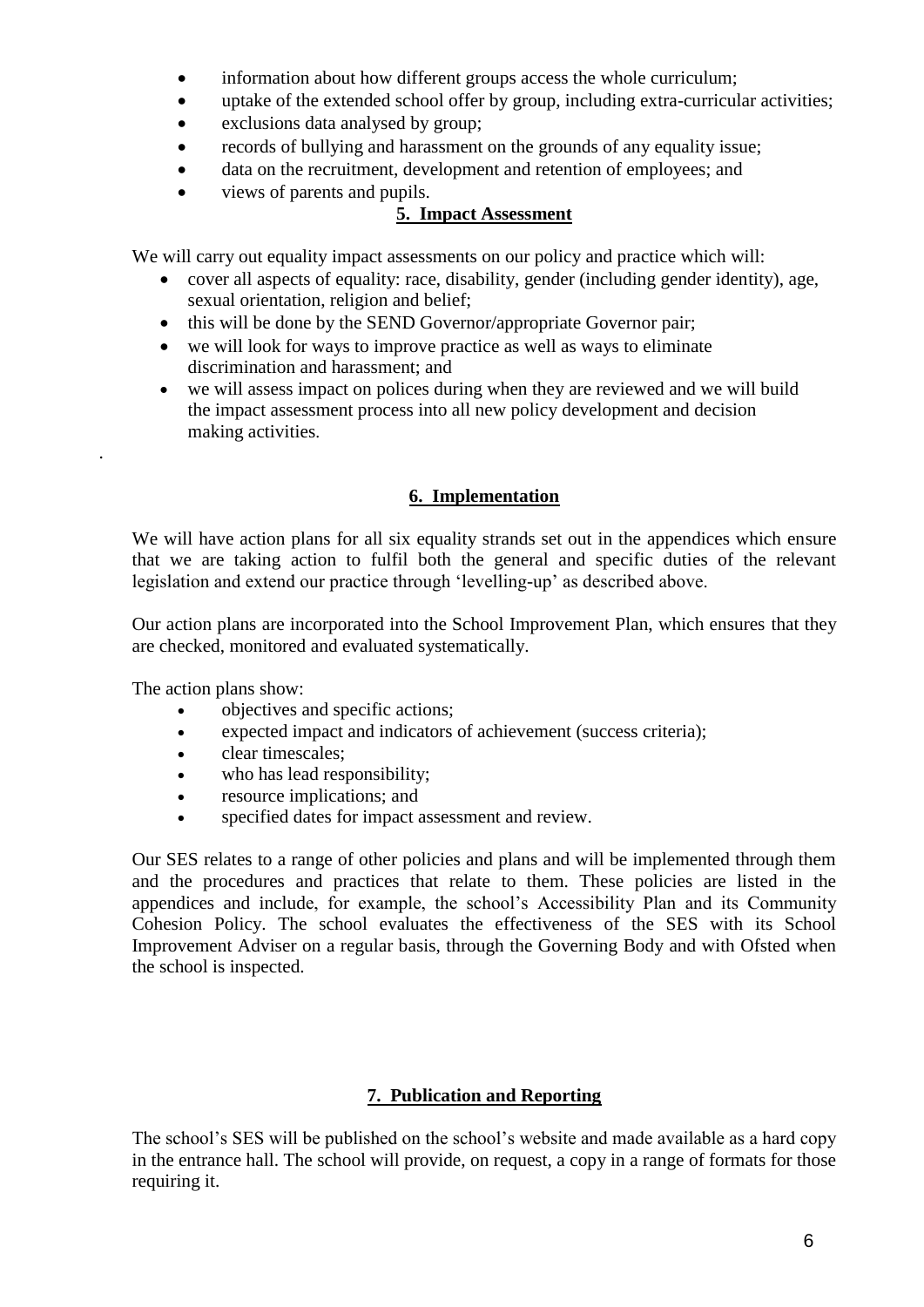The school reports annually on the progress made on the action plans and the impact of the SES itself on school ethos and practice within the school in addition to the impact assessments done on the full range of PPPs.

### **8. Review**

As part of the review of the SES, the school commits to:

- revisiting and analysing the information and data used to identify priorities for the SES and action plans; and
- using the impact assessments to ensure that all actions that are taken create a positive impact across all equality strands, that the promotion of equality is at the heart of school planning and that discrimination is being tackled effectively.

The review of the SES informs its revision, the setting of new priorities and action plans. This process continues to:

- involve the participation of a full range of stakeholders;
- be evidenced based using information and data that the school has gathered and analysed; and
- use such evidence to conduct accurate impact assessments which then inform priorities.

Review Date: March 2018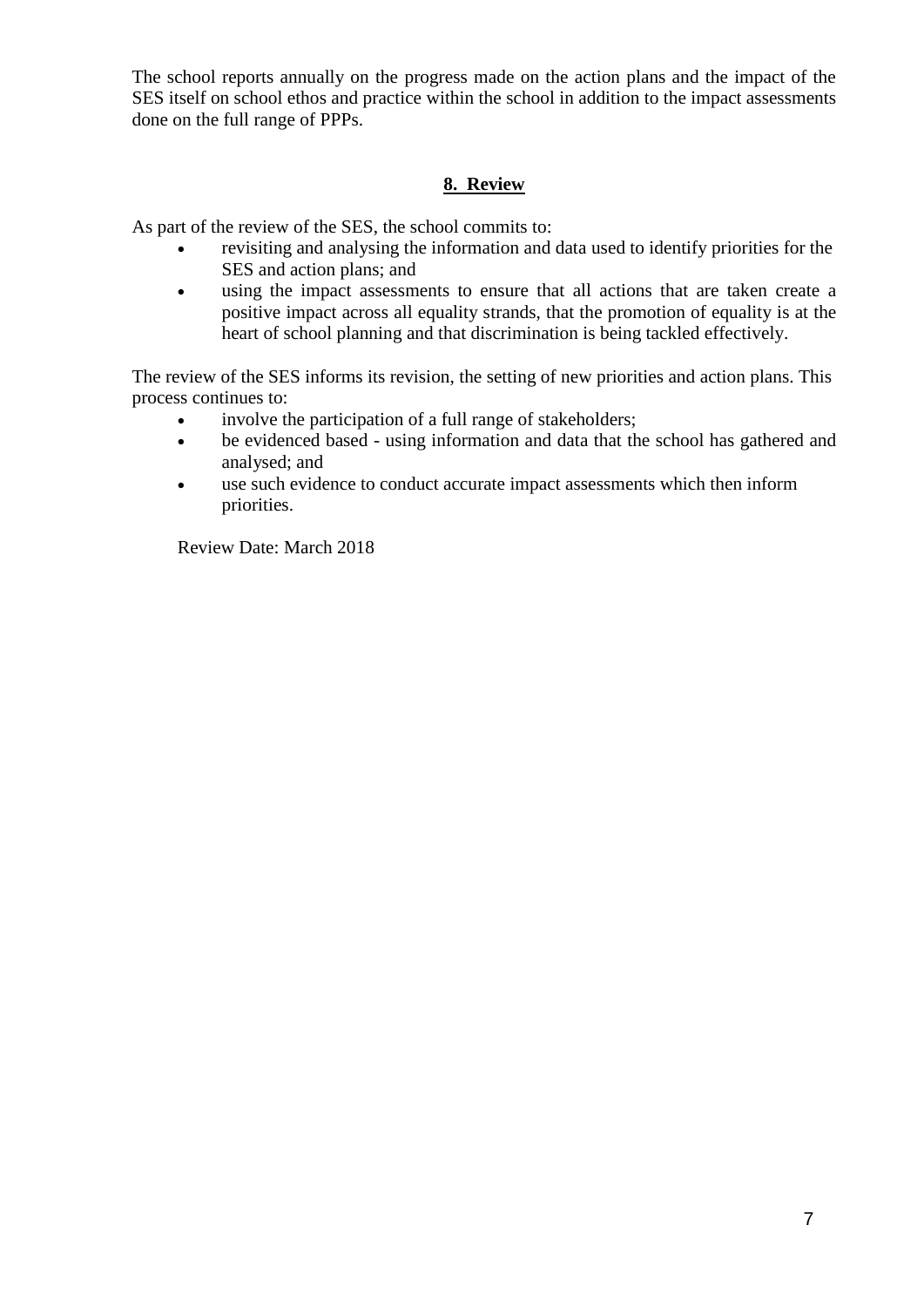### **Appendix 1. Description of Legal Duties and Definitions Relating to each Equality Strand**

There is an existing legal requirement for schools to have a Race Equality Action Plan, Disability Equality Scheme and Gender Equality Scheme. The school's SES meets the three equality requirements.

# **Appendix 1.1 Gender (Sex)**

Duties under the Equality Action 2006 require the Governing Body to:

- eliminate unlawful discrimination and harassment on the grounds of sex; and
- promote equality of opportunity between women and men.

From 6 April 2007, the Equality Act 2006 requires the Governing Body to promote equality of opportunity between women and men (including boys and girls) and to publish a Gender Equality Scheme showing how the school intends to fulfil the general and specific duties. The Governing Body must revise and review the plan every 3 years and report on progress annually.

Duties under the Sex Discrimination (Gender Reassignment) Regs 1999 and the Gender Recognition Act 2004 require the Governing Body to eliminate unlawful discrimination and promote equal opportunity in the employment of staff. There are no specific duties or requirements on schools.

# **Appendix 1.2 Race (Ethnicity)**

Duties under the Race Relations (Amendment) Act 2000 require the Governing Body to:

- eliminate unlawful discrimination;
- promote equality of opportunity; and
- promote good relations between people of different racial groups.

To meet this requirement the Governing Body carries out its duty through the SLT to:

- produce a written race equality policy identifying action to be taken to tackle discrimination and promote equality and good race relations across school activity;
- assess and monitor the impact of race equality policies on pupils, staff, and parents, in particular the attainment levels of pupils from different racial groups, and take such steps as are reasonably practical to publish the results of this monitoring annually; and
- record racist incidents and report them to the local authority on a regular basis.

We use the online reporting form for any racial or bullying incidents that occur in the school. The reporting of racial incidents is a statutory requirement and completing the online survey throughout the year removes the need for the annual paper survey return: <https://www.kent.gov.uk/af3/an/default.aspx/RenderForm/?F.Name=DdCBB4wy835>

# **Appendix 1.3 Disability**

Duties under Part 5A of the DDA 2005 require the Governing Body to: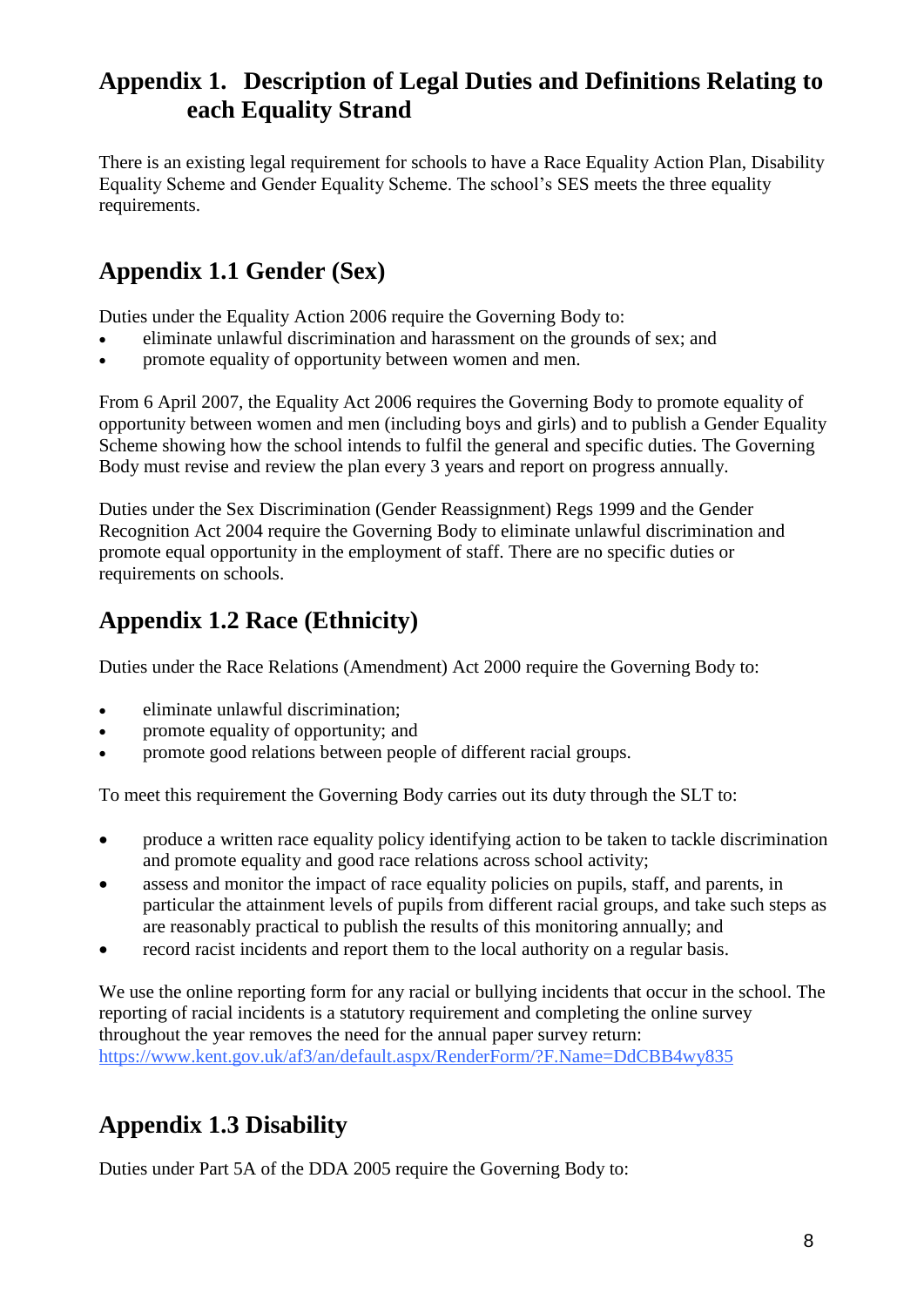- promote equality of opportunity for disabled people: pupils, staff, parents, carers and other people who use the school or may wish to; and
- prepare and publish a disability equality scheme to show how they will meet these duties.

Parts 2, 3 and 4 of the DDA 2005 apply to different aspects of the school's operation: to employment, to the provision of services and to education. The Disability Equality Duty brings together schools responsibilities under Parts 2, 3 and 4 and the school's scheme shows how the school is meeting its general duty to promote disability equality through:

- promoting equality of opportunity between disabled people and others;
- eliminating discrimination that is unlawful under the DDA;
- eliminating harassment related to disability;
- promoting positive attitudes towards disabled people;
- encouraging participation of disabled people in public life; and
- taking steps to meet disabled people's needs, even if this requires more favourable treatment.

Duties in Part 4 of the DDA 1995 require the Governing Body to plan (The Schools Accessibility Plan) to increase access to education for disabled pupils in 3 ways:

- increasing the extent to which disabled pupils can participate in the school curriculum;
- improving the environment of the school to increase the extent to which disabled pupils can take advantage of education and associated services; and
- improving the delivery to disabled pupils of information, which is provided in writing for pupils who are not disabled.

The Governing Body uses the Disability Discrimination Act 2005 definition of disability to respond to the different needs of disabled people.

**Definition of disability:** The DDA defines a disabled person as someone who has, '*A physical or mental impairment which has a substantial and long-term adverse effect on his or her ability to carry out normal day-to-day activities*.'

### **Definition of the terms:**

- 'physical impairment' includes sensory impairments;
- 'mental impairment' includes learning difficulties and an impairment resulting from or consisting of a mental illness;
- 'substantial' means 'more than minor or trivial'; and
- 'long-term' is defined as 12 months or more.

The definition includes a wide range of impairments, including hidden impairments such as dyslexia, autism, speech and language impairments, Attention Deficit Hyperactivity Disorder (ADHD). These are all likely to amount to a disability, but only if the effect on the person's ability to carry out normal day-to-day activities is substantial and long-term, as defined above.

The effect on normal day-to-day activities is on one or more of the following:

- mobility;
- manual dexterity;
- physical co-ordination;
- continence;
- ability to lift, carry or otherwise move everyday objects;
- speech, hearing or eyesight;
- memory or ability to concentrate, learn or understand; and
- perception of risk of physical danger.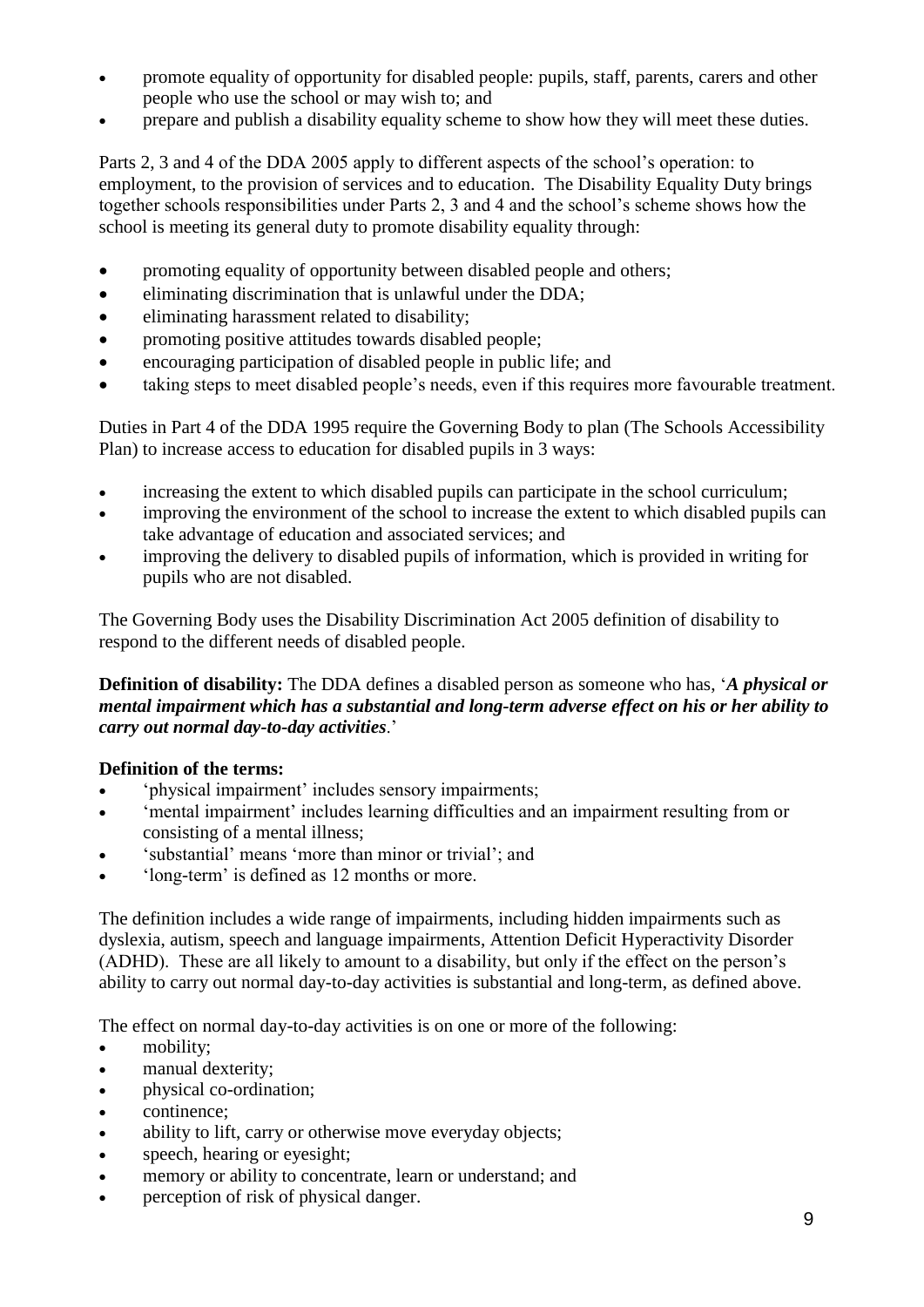Some people are automatically covered by the definition: those with cancer, multiple sclerosis, HIV infection or a severe disfigurement. There are special provisions for people with progressive or recurring conditions.

# **Appendix 1.4 Sexuality**

Duties under the Equality Act 2006 require the Governing Body to eliminate unlawful discrimination and harassment on the grounds of sexual orientation.

The Employment Equality (Sexual Orientation) Regulations 2003 offered protection against discrimination on the grounds of sexual orientation in the workplace.

With the addition of powers introduced by the Equality Act 2006, it became unlawful (subject to certain exemptions) to discriminate on the grounds of sexual orientation in the following areas:

- the provision of goods, facilities and services;
- the disposal and management of premises;
- education; and
- the exercise of public functions.

# **Appendix 1.5 Age**

Duties under the Employment Equality (Age) Regulations 2006 apply to schools only as employers, with a duty to eliminate disadvantage, intimidation and victimization on the basis of age.

The Regulations prohibit age discrimination in terms of recruitment, promotion and training and:

- introduce a new right for employee to request working beyond retirement age and a duty on employers to consider that request;
- introduce a new requirement on employers to give at least 6 months notice to employees about their intended retirement date;
- allow pay and non-pay benefits to continue which depend on length of service requirements of 5 years or less or which recognise and reward loyalty and experience;
- provide exemptions for many age-based rules in occupational pension schemes; and
- remove the upper age limit for unfair dismissal and redundancy rights, giving older workers the same rights to claim unfair dismissal or receive a redundancy payment as younger workers.

# **Appendix 1.6 Religion or Belief**

Duties under the Equality Act 2006 require the Governing Body to eliminate unlawful discrimination and harassment on the grounds of religion or belief.

### **Definition:**

'Religion' or 'belief' means any religion, religious belief or similar philosophical belief (including agnosticism, atheism and humanism).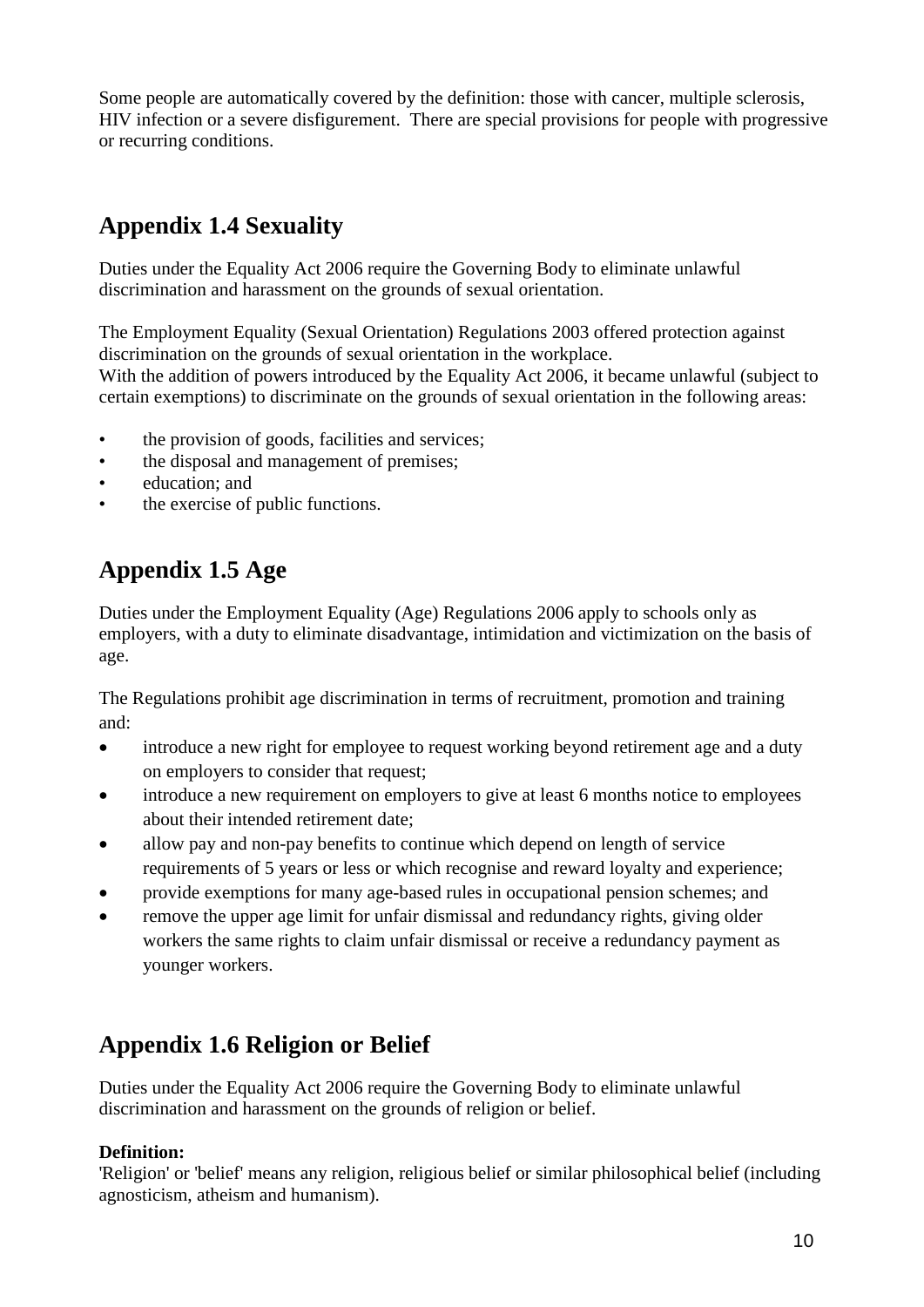The Employment Equality Regulations 2003 offered protection against discrimination on the grounds of religion or belief in the workplace. With the addition of the powers granted by the Equality Act 2006, it became unlawful (subject to certain exemptions) to discriminate on the grounds of religion or belief in the following areas:

- the provision of goods, facilities and services;
- the disposal and management of premises;<br>• education: and
- education; and
- the exercise of public functions.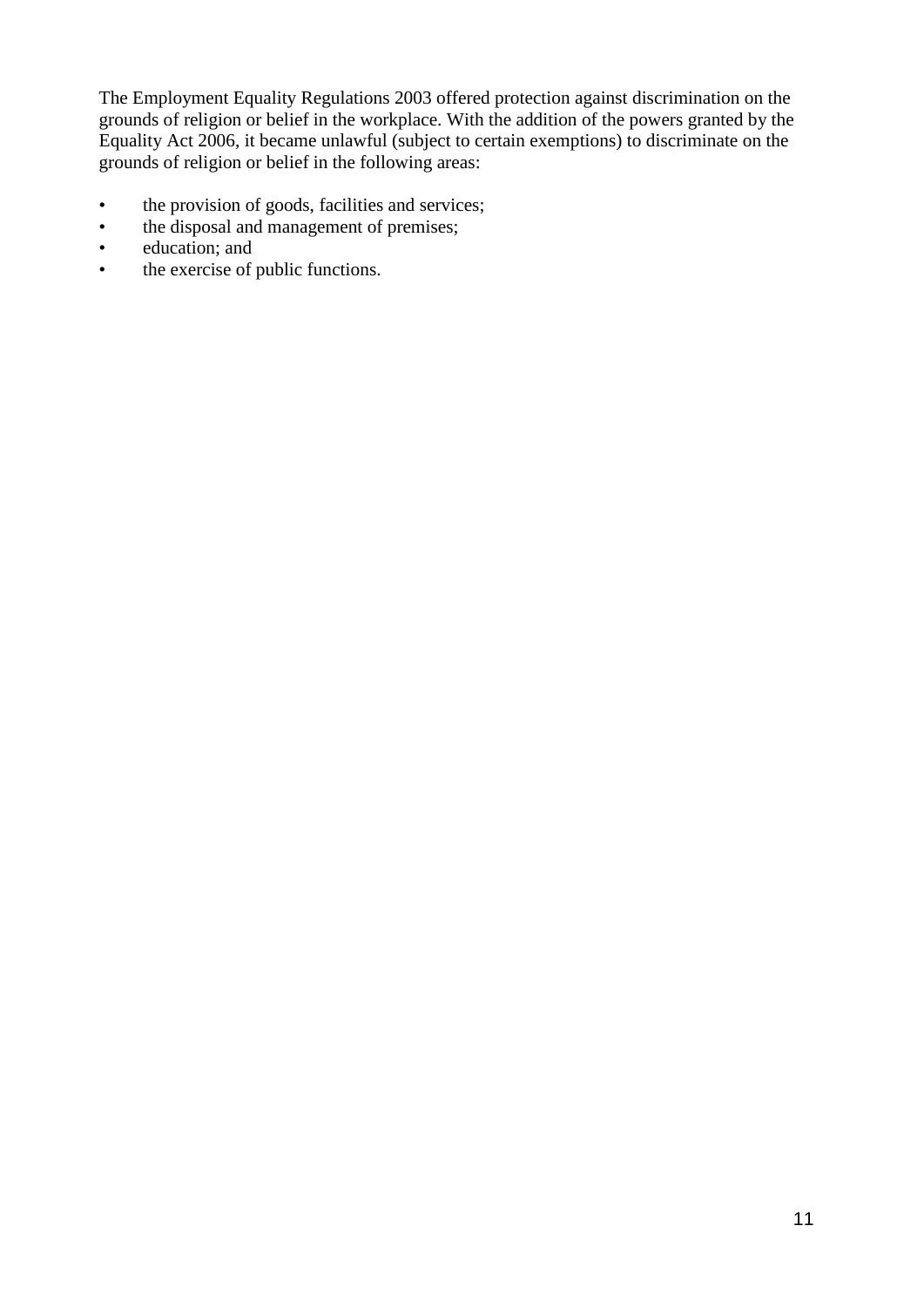# **Appendix 2. Table of legislation – general and specific duties for schools**

| <b>Equality strand</b> | Legislation                                                                                                                                                                                                                                                                                                                                           |                                                 | <b>General Duty</b>                                                                                                                                                       | <b>Specific duties</b>                                                                                                                                                 |
|------------------------|-------------------------------------------------------------------------------------------------------------------------------------------------------------------------------------------------------------------------------------------------------------------------------------------------------------------------------------------------------|-------------------------------------------------|---------------------------------------------------------------------------------------------------------------------------------------------------------------------------|------------------------------------------------------------------------------------------------------------------------------------------------------------------------|
| <b>ALL</b>             | Human Rights Act (1998), Article 14: Rights  'without discrimination on any ground such as sex, race, colour,<br>language, religion, political or other opinion, national or social origin, association with a national minority, property,<br>birth or other status.'<br>EQUALITY ACT 2010 - details to follow guidance from the EHRC when available | N/A                                             |                                                                                                                                                                           |                                                                                                                                                                        |
| Gender (sex)           | Equal Pay Act 1970<br>Sex Discrimination Act 1975, as amended<br>Equality Act 2006<br>Sex Discrimination (Gender Reassignment) Regs 1999<br>Gender Recognition Act 2004                                                                                                                                                                               |                                                 | Eliminate discrimination<br>Promote equality of opportunity                                                                                                               | Gender equality scheme<br>Monitor implementation<br>Assess impact<br>3 year review                                                                                     |
| Race (Ethnicity)       | Race Relations Act 1976, as amended<br>Race Relations (Amendment) Act 2000                                                                                                                                                                                                                                                                            |                                                 | Eliminate discrimination<br>Promote equality of opportunity<br>Promote good relations                                                                                     | Race equality policy<br>Monitor implementation<br>Assess impact<br>3 year review<br>Record incidents & report to LA                                                    |
| Disability             | Disability Discrimination Act 1995, as amended<br>Special Educational Needs and Disability Act 2001<br>Disability Discrimination Act 2005                                                                                                                                                                                                             |                                                 | Eliminate discrimination<br>Promote equality of opportunity<br>Eliminate harassment<br>Promote positive attitudes<br>Encourage participation<br>More favourable treatment | <b>Disability Equality Scheme</b><br>Monitor implementation<br>Assess impact<br>3 year review<br>Report annually<br>SEN policy & Accessibility Plan<br>Report annually |
| Sexual orientation     | <b>Employment Equality (Sexual Orientation)</b><br>Regulations 2003, as amended<br>Equality Act 2006, Sect 81                                                                                                                                                                                                                                         | Employ -<br>ment $&$<br>provision of<br>goods & | Eliminate discrimination on the basis of:<br>less favourable treatment<br>disadvantage<br>any other detriment - including harassment                                      | None                                                                                                                                                                   |
| Religion or belief     | Employment Equality (Religion or Belief)<br>Regulations 2003, as amended<br>Equality Act 2006                                                                                                                                                                                                                                                         | services<br>including<br>Education              | Eliminate discrimination on the basis of:<br>less favourable treatment<br>disadvantage<br>any other detriment - including harassment                                      | None                                                                                                                                                                   |
| Age                    | <b>Employment Equality (Age)</b><br>Regulations 2006                                                                                                                                                                                                                                                                                                  | Employ -<br>ment only                           | Eliminate discrimination on the basis of:<br>less favourable treatment<br>disadvantage<br>victimization<br>instructions to discriminate<br>harassment                     | None                                                                                                                                                                   |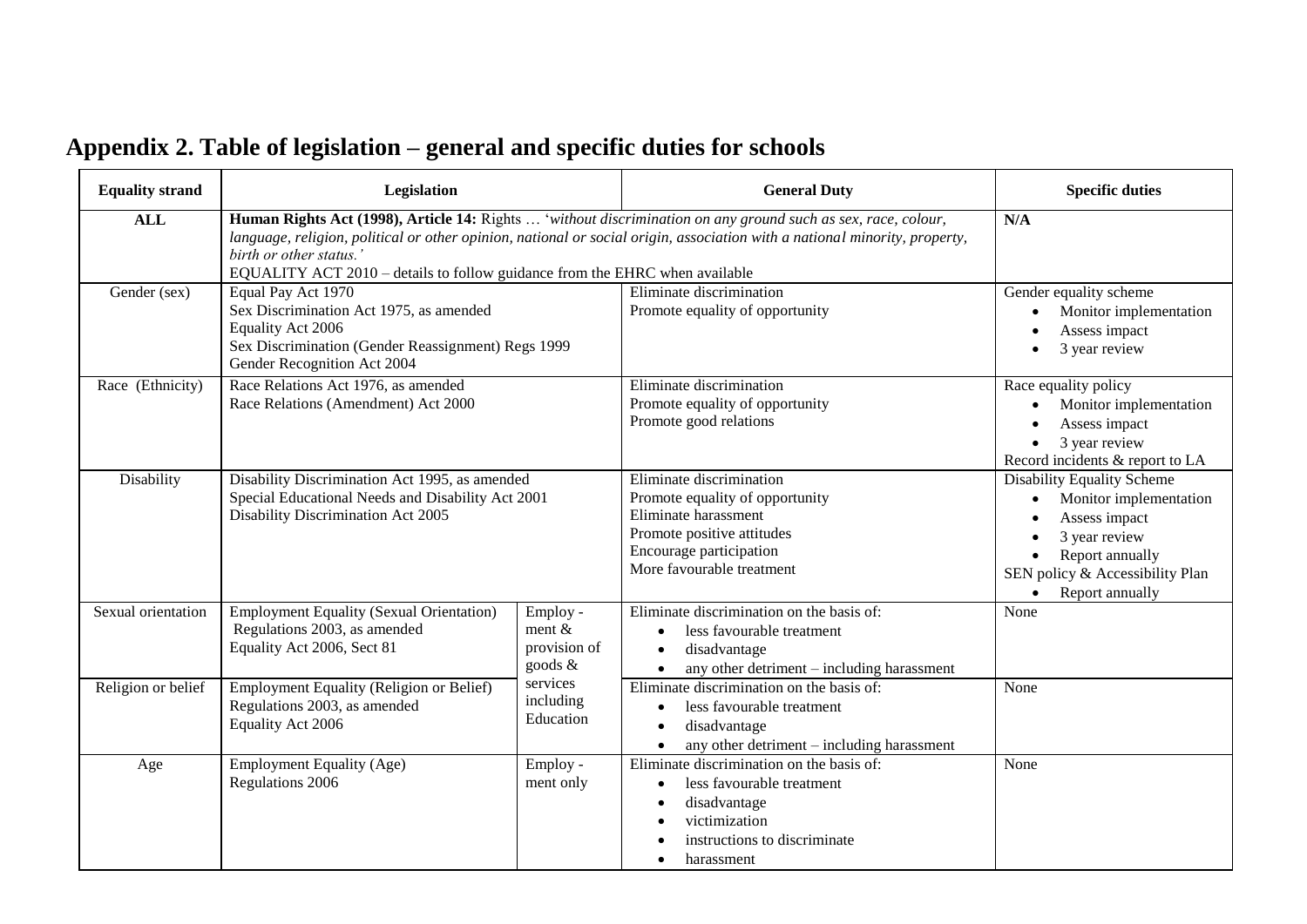### **Appendix 3. Links to other policies, procedures & practices**

**Accessibility Plan:** Duties under Part 5A of the Disability Discrimination Act (DDA) 2005 require the Governing Body to:

- promote equality of opportunity for disabled people: pupils, staff, parents, carers and other people who use the school or may wish to; and
- prepare and publish a disability equality scheme to show how they will meet these duties.

Parts 2, 3 and 4 of the DDA 2005 apply to different aspects of the school's operation: to employment, to the provision of services and to education. The Disability Equality Duty brings together schools responsibilities under Parts 2, 3 and 4 and the school's scheme shows how the school is meeting its general duty to promote disability equality. Duties in Part 4 of the DDA 1995 require the Governing Body to plan (The Schools Accessibility Plan) to increase access to education for disabled pupils

**Anti-Bullying:** The DCSF definition of bullying (contained in the 2007 Safe to Learn guidance) has been accepted by the LA and this school: *"behaviour by an individual or group, usually repeated over time, that intentionally hurts an individual or group either physically or emotionally"*

Kent policies, guidance and other important information relating to bullying: <http://www.kenttrustweb.org.uk/Children/bullying.cfm>

The Kent model anti bullying policy for schools can be found at: [http://www.kenttrustweb.org.uk/UserFiles/CW/File/Childrens\\_Services/Healthy\\_Schools/PSHE/](http://www.kenttrustweb.org.uk/UserFiles/CW/File/Childrens_Services/Healthy_Schools/PSHE/model_antibullying_policy_1008.doc) [model\\_antibullying\\_policy\\_1008.doc](http://www.kenttrustweb.org.uk/UserFiles/CW/File/Childrens_Services/Healthy_Schools/PSHE/model_antibullying_policy_1008.doc)

The link to the specific guidance on producing a school race equality policy and action plan [http://www.clusterweb.org.uk/UserFiles/CW/File/Policy/Equalities/Race/Policies/Race\\_Equality](http://www.clusterweb.org.uk/UserFiles/CW/File/Policy/Equalities/Race/Policies/Race_Equality_in_Schools_0308.doc) [\\_in\\_Schools\\_0308.doc](http://www.clusterweb.org.uk/UserFiles/CW/File/Policy/Equalities/Race/Policies/Race_Equality_in_Schools_0308.doc)

The link to the specific guidance relating to managing racist incidents is: http://www.kenttrustweb.org.uk/UserFiles/CW/File/Policy/Equalities/Race/Policies/Managing R [acial\\_Incidents\\_Policy\\_0308.doc](http://www.kenttrustweb.org.uk/UserFiles/CW/File/Policy/Equalities/Race/Policies/Managing_Racial_Incidents_Policy_0308.doc)

The link to specific guidance relating to homophobic bullying is: http://www.kenttrustweb.org.uk/UserFiles/CW/File/Policy/Equalities/Sexuality/Good Practice f [or\\_all\\_schools\\_on\\_tackling\\_homophobic\\_bullying.doc](http://www.kenttrustweb.org.uk/UserFiles/CW/File/Policy/Equalities/Sexuality/Good_Practice_for_all_schools_on_tackling_homophobic_bullying.doc)

### **Community cohesion policy:**

The school has a duty to promote and enhance community cohesion (Education and Inspections Act 2006). Ofsted inspections include a judgement on this under Leadership and Management, where inspectors evaluate the school's understanding of its community in local, national and global contexts, the school's planned actions and evaluation of impact, and the extent to which the school's actions have positive impact on community cohesion.

There are 3 areas where schools are expected to contribute to community cohesion. These are 1) Teaching, learning and the curriculum, 2) Equity and excellence and 3) Engagement and extended services. There are clear links with various equality strands. Ethnicity is considered a priority area in which a school's effective promotion of equality and tackling of discrimination can enhance community cohesion but there are also links with the other equality strands. [http://www.kenttrustweb.org.uk/ask/ask8/ask8\\_whole\\_school\\_com\\_cohesion.cfm](http://www.kenttrustweb.org.uk/ask/ask8/ask8_whole_school_com_cohesion.cfm)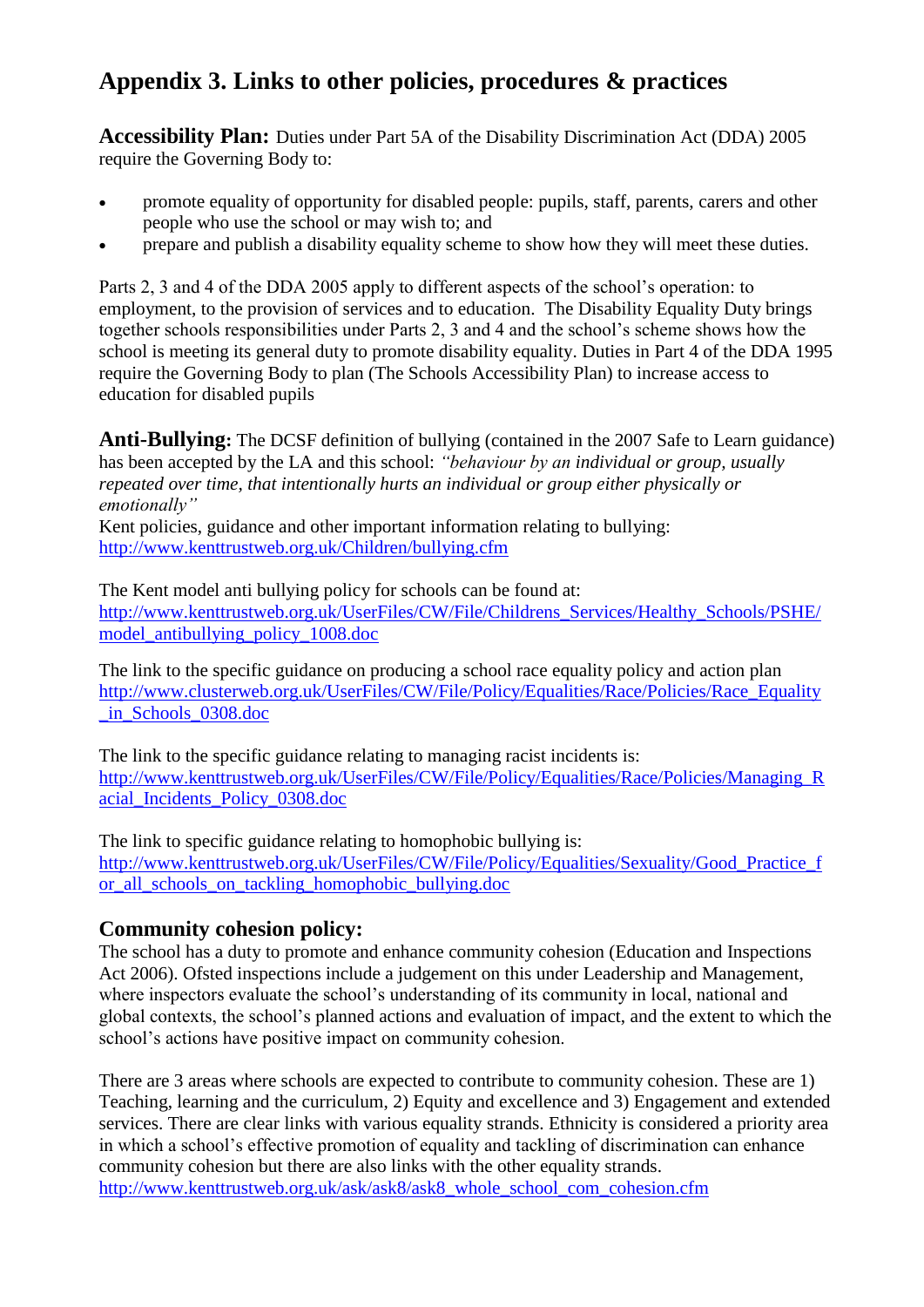### **Job descriptions:**

Job descriptions are reviewed with all members of staff annually as part of their performance management review.

### **Kent Children and Young People's Plan 2008-2011**:

This SES is in line with the Kent CYPP with specific relevance to Priority 5 – Supporting vulnerable children improve their life chances, including improving the achievement and quality of life for young carers by implementing the Kent Young Carer Strategy outcomes 5A, 5B, 5C and 5D.

### **Health and Safety:**

When undertaking risk assessments for any school or extended school activity we will relate these to the principles of our SES to ensure that we consider the reasonable adjustments that can be expected in order to facilitate inclusive risk assessment.

### **Child Protection Policy:**

The school's child protection policy has been developed in accordance with the principles established by the Children Act 1989, Sections 175 and 176 Education Act 2002 and related guidance including The Framework for the Assessment of Children in Need and their Families and Working Together to Safeguard Children. The governors and staff of Ash, Cartwright & Kelsey Church of England (Aided) Primary School take seriously their responsibility to promote the welfare and safeguard all the children and young people entrusted to their care.

### **SEN Policy:**

There is a direct link between our SES and our SEND Policy. The aims of our SEND Policy are:

- to identify all children who need special consideration to support their physical, social, emotional or intellectual development;
- ensure these children are given appropriate support to allow them full access to the curriculum and extended school activities in a positive framework;
- ensure that these children are fully integrated into all activities of the school; and
- involve parents in developing a partnership of support, enabling them to have full confidence in the strategy adopted by the school.

### **School Uniform:**

We encourage all parents to discuss any adjustments that may need to be made to our school uniform expectations in order for their child's needs to be accommodated.

# **Appendix 4. List of organisations and contact details**

**Community cohesion guidance:** [www.teachernet.gov.uk/wholeschool/communitycohesion.](http://www.teachernet.gov.uk/wholeschool/communitycohesion) **DCSF SES 2009-2010 Update :** [http://www.dcsf.gov.uk/des/docs/SES%20UPDATE%202009-](http://www.dcsf.gov.uk/des/docs/SES%20UPDATE%202009-10.pdf) [10.pdf](http://www.dcsf.gov.uk/des/docs/SES%20UPDATE%202009-10.pdf)

**DDA information:** [www.dotheduty.org](http://www.dotheduty.org/)

**Equalities and Human Rights Commission:** <http://www.equalityhumanrights.com/> **Government Equalities Office:** <http://www.equalities.gov.uk/> **Inclusion and Achievement Advisers:**

[http://www.kenttrustweb.org.uk/ask8/ask8\\_inclusion\\_contact.cfm](http://www.kenttrustweb.org.uk/ask8/ask8_inclusion_contact.cfm)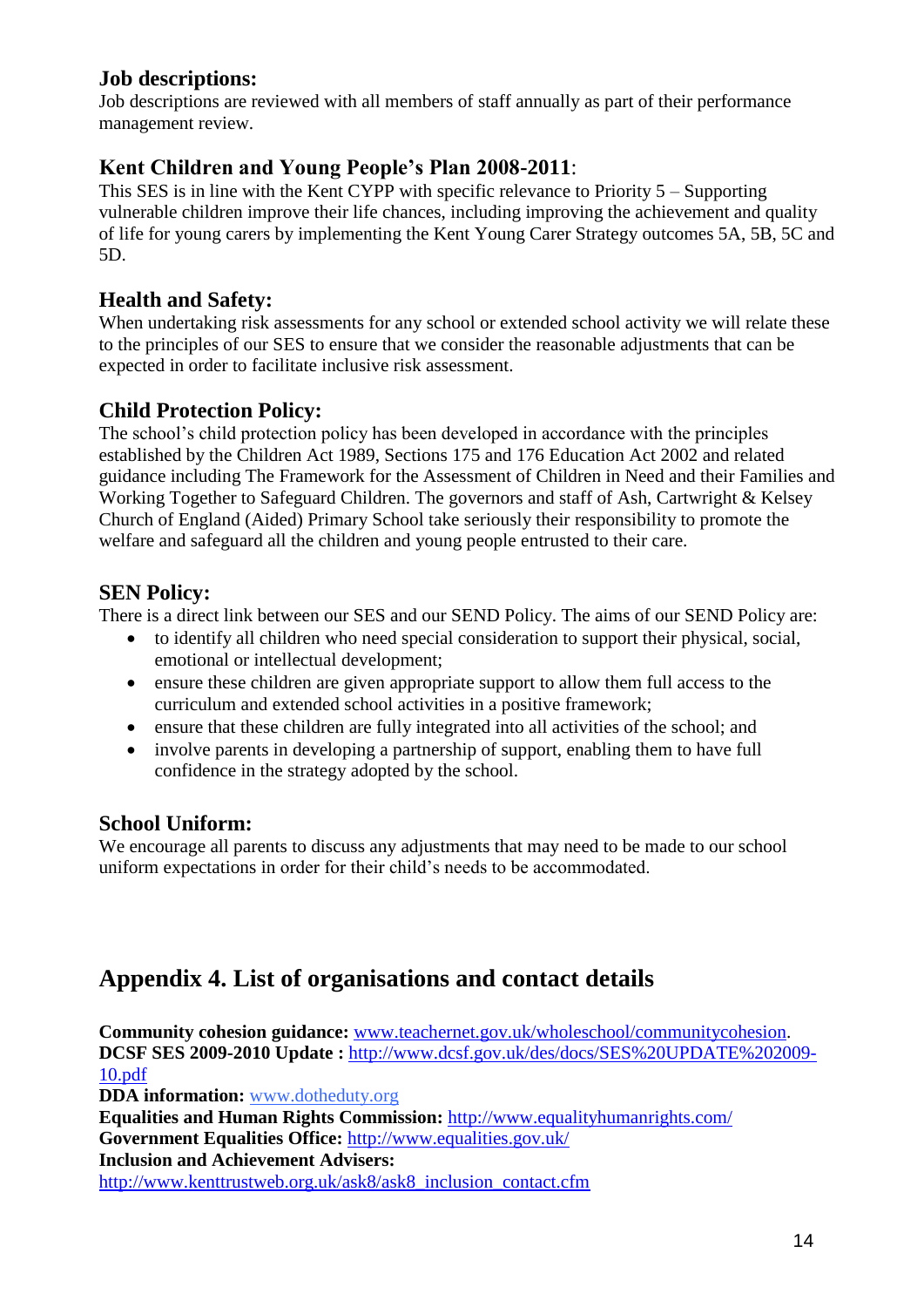### **Religion, spirituality, faiths and beliefs in Kent :**

[http://www.kenttrustweb.org.uk/ask8/ask8\\_whole\\_school\\_psd.cfm](http://www.kenttrustweb.org.uk/ask8/ask8_whole_school_psd.cfm)

**Kent customer equalities impact assessment:** 

[http://www.clusterweb.org.uk/UserFiles/CW/File/Policy/Equalities/impact\\_assessment\\_tool.doc](http://www.clusterweb.org.uk/UserFiles/CW/File/Policy/Equalities/impact_assessment_tool.doc)

**Kent equalities information documents:** 

[http://www.kenttrustweb.org.uk/Policy/eq\\_keydocs.cfm](http://www.kenttrustweb.org.uk/Policy/eq_keydocs.cfm)

**KCC Equality Strategy 2007 – 2010:** [http://www.kent.gov.uk/publications/council-and](http://www.kent.gov.uk/publications/council-and-democracy/equality-strategy.htm)[democracy/equality-strategy.htm](http://www.kent.gov.uk/publications/council-and-democracy/equality-strategy.htm)

**Looked After Children and Young People:** 

<http://www.teachernet.gov.uk/management/governors/lookedafterlearners/> http://www.dcsf.gov.uk/everychildmatters/resources-and-practice/ig00029/

#### **Ofsted Inspection documents relating to equalities:**

http://www.ofsted.gov.uk/Ofsted-home/Forms-and-guidance/Browse-all-by/Education-andskills/Schools/Main-inspection-documents-for-inspectors

**Racial and bullying Incidents on-line reporting Form - direct**

<https://www.kent.gov.uk/af3/an/default.aspx/RenderForm/?F.Name=DdCBB4wy835>

**Racial and bullying incidents on-line reporting form – via kenttrustweb:**

[http://kenttrustweb.org.uk/Finance-Assessment/datacollection.cfm](http://www.kenttrustweb.org.uk/finance-assessment/fin_ass_perf.cfm)

**School Guidance:** [www.teachernet.gov.uk/wholeschool/equality/](http://www.teachernet.gov.uk/wholeschool/equality/)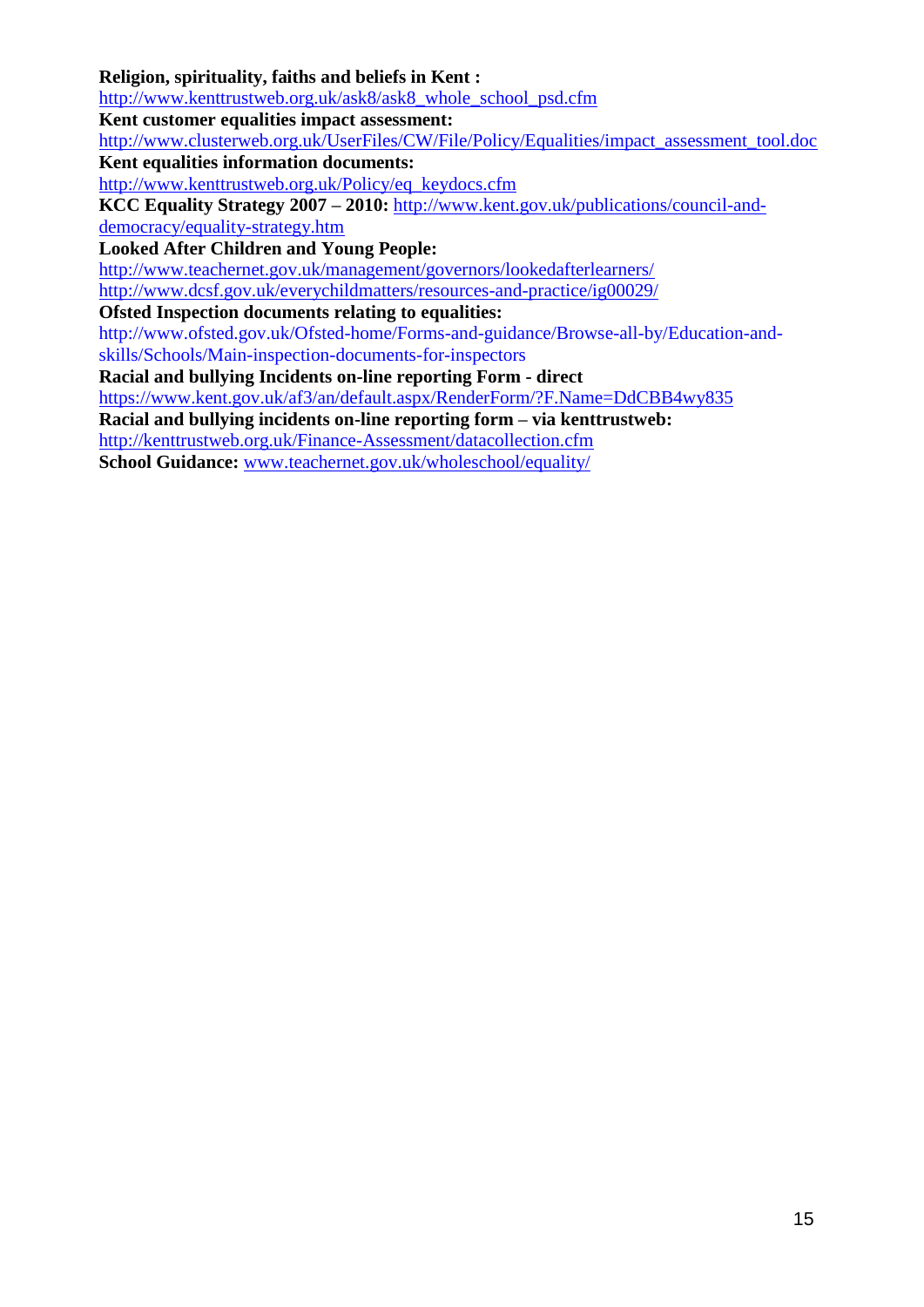### **Appendix 5 Impact Assessment**

### **Why do equality impact assessment?**

- allows us to give thought to the effect or potential effect of what we do on all members of our school community, including children, young people, parents/carers, our staff and others;
- helps us to accomplish the task of promoting equality of opportunity for all and eliminating unlawful discrimination as we establish a school that is just and fair, where every child and adult matters;
- helps us understand why there are different outcomes for various groups or individuals and to plan for change; and
- enables us to fulfil our legal duty.

### **Principles:**

- no new policy or policy amendment is applied without having been impact assessed;
- proportionality and relevance identifying and prioritising key PPPs;
- ensuring effective participation through the work of the working party;
- based on evidence summary/professional judgement/team based at screening stage with more comprehensive evidence drawn into full impact assessment process;
- managing the process in a planned yet responsive way;
- using impact assessment to inform change and development in PPPs; and
- the golden rule for engagement and manageability: **SCREEN EARLY, REVIEW LATER.**

### **The process:**

- we analyse information drawn together in the Overview of Outcomes to identify the Proportionality, Participation & Priorities (PPPs) relevant to the pattern of outcomes;
- all PPPs noted above are impact assessment screened enabling us to identify priorities for full impact assessment and action;
- we use a schedule of screening and full impact assessment taking into account further identified criteria in addition to the Overview of Outcomes;
- throughout the year the schedule is used to screen identified PPPs and to do full impact assessments where indicated;
- the results of our impact assessments are recorded on the Impact Assessment Summary, and the information is used to inform our reporting.

### **Full impact assessment** forms are available from:

**[http://www.kenttrustweb.org.uk/Policy/eq\\_keydocs.cfm](http://www.kenttrustweb.org.uk/Policy/eq_keydocs.cfm)**